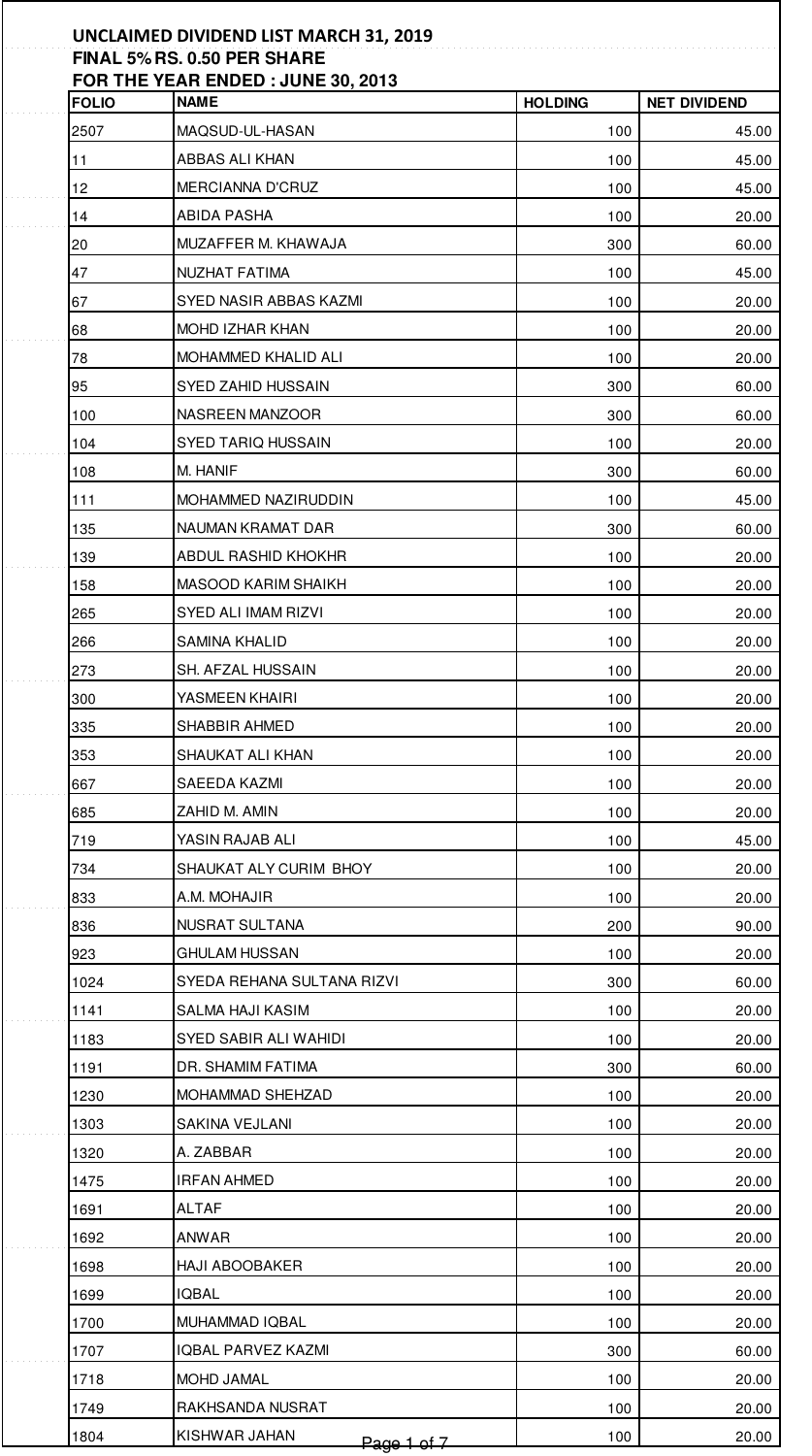| <b>FOLIO</b> | FOR THE YEAR ENDED: JUNE 30, 2013<br><b>NAME</b> | <b>HOLDING</b> | <b>NET DIVIDEND</b> |
|--------------|--------------------------------------------------|----------------|---------------------|
| 1805         | FATIMA IMTIAZ                                    | 100            |                     |
| 1809         | RUKHSANA ANIS                                    | 100            |                     |
| 1835         | M. ISHRAT HASAN                                  | 100            |                     |
| 1864         | KHAWJA RIYAZ AHMED                               | 100            |                     |
| 1936         | KHAIR MOHAMMAD                                   | 300            | 135.00              |
| 1966         | FAHMIDA JAMEEL                                   | 100            |                     |
| 1972         | FEROZA BANO                                      | 100            |                     |
| 1976         | MUZAMMIL HUSSAIN                                 | 100            |                     |
| 2033         | ANWAR ALI                                        | 100            |                     |
| 2035         | GHULAM MUSTAFA RANA                              | 100            |                     |
| 2137         | ABBAS MAHMOOD                                    | 100            |                     |
| 2142         | SALEHA JAFRI                                     | 100            |                     |
| 2153         | KAMRAN                                           | 100            |                     |
| 2187         | MANZOOR HUSSAIN SIDDIQUI                         | 300            |                     |
| 2237         | MOHD AFTAB                                       | 100            |                     |
| 2293         | SALEEM SAJID                                     | 100            |                     |
| 2295         | M. NASIR UD DEEN                                 | 100            |                     |
| 2328         | NAVEEDA TABBASUM                                 | 100            |                     |
| 2344         | MAZAHIR MUSTUFA QUERASHI                         | 100            |                     |
| 2371         | KHURSHID AKHTAR                                  | 300            |                     |
| 2394         | PARVEEN IQBAL SAEED HASHIM                       | 100            |                     |
| 2396         | NUSRAT ANSARI                                    | 100            |                     |
| 2518         | SHAHNAZ BOKHARI                                  | 100            |                     |
| 2536         | SYEDA IFFAT JABBAR                               | 100            |                     |
| 2553         | MOHAMMAD SALIM QURAISHI                          | 100            |                     |
| 2670         | ANWAR AHMED MALLIK                               | 100            |                     |
| 2794         | MAHER SULTANA                                    | 100            |                     |
| 2811         | <b>BILQUIS LAKHANY</b>                           | 100            |                     |
| 2822         | ABDUL KARIM                                      | 100            |                     |
| 2847         | ZAINUL ABDIN                                     | 100            |                     |
| 2865         | NOORDDIN S. LALANI                               | 200            |                     |
| 2935         | <b>HABIB TAYUB</b>                               | 100            |                     |
| 3009         | YUSUF AHMED DADABHOY                             | 100            |                     |
| 3362         | RABIA BAI                                        | 100            |                     |
| 3467         | <b>IDRES</b>                                     | 200            |                     |
| 3468         | NOOR ALI                                         | 200            |                     |
| 3477         | SHER BAZ                                         | 300            |                     |
| 3579         | TARIQ AZIZ                                       | 100            |                     |
| 3580         | AKBAR ALI                                        | 100            |                     |
| 3772         | SALEEM                                           | 100            |                     |
| 3850         | KULSUM BEGUM                                     | 100            |                     |
| 3861         | M.HAMZA SIDDIQUI                                 | 100            |                     |
| 3863         | KHALID AHMED                                     | 100            |                     |
| 3902         | MAHMOOD HUSSAIN                                  | 100            |                     |
| 3935         | ABDUL AZIZ SULEMAN                               | 100            |                     |
| 4018         | ASIF                                             | 100            |                     |
| 4175         | YASMIN NASIR<br>Page 2 of 7                      | 100            |                     |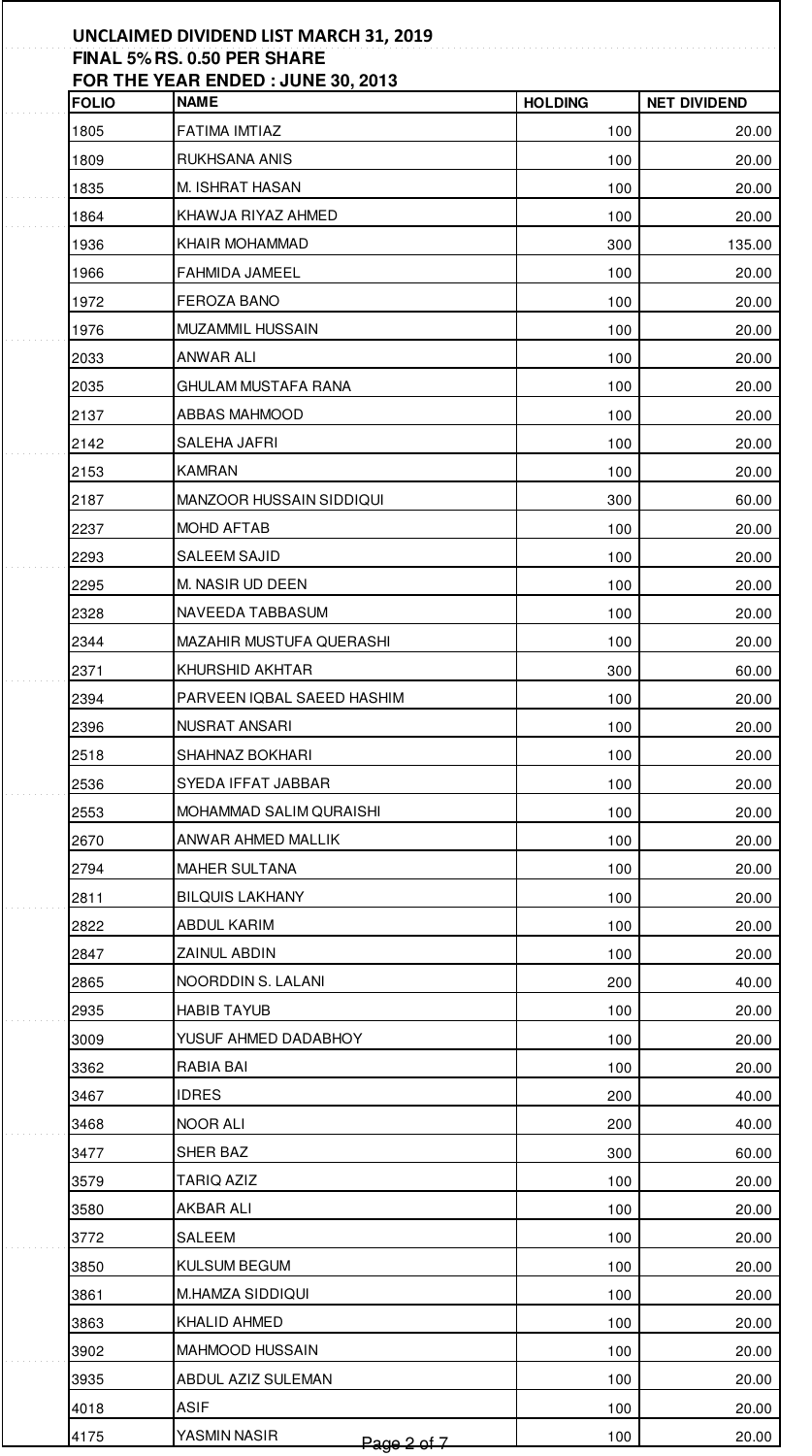| <b>FOLIO</b> | FOR THE YEAR ENDED : JUNE 30, 2013<br><b>NAME</b> | <b>HOLDING</b> | <b>NET DIVIDEND</b> |
|--------------|---------------------------------------------------|----------------|---------------------|
| 4222         | AMINA                                             | 100            |                     |
| 4518         | AFROZ BANO                                        | 300            |                     |
| 4561         | ROSHAN                                            | 200            |                     |
| 4562         | NAEEMA KHATOON                                    | 100            |                     |
| 4607         | AZIZA QADIR                                       | 100            |                     |
| 4643         | TAHIRA WAHEED                                     | 100            |                     |
| 4723         | SERWAT REHANA                                     | 100            |                     |
| 4750         | FARIDA ABU TALIF                                  | 100            |                     |
| 4839         | MALIK BASHIR AHMED                                | 100            |                     |
| 4861         | KHALID                                            | 100            |                     |
| 4922         | SHAMIM BARI                                       | 300            |                     |
| 4930         | MUHAMMAD JAWED                                    | 100            |                     |
| 4966         | NOOR MOHD                                         | 100            |                     |
| 5029         | ISHRAT HUSAIN KHAN                                | 100            |                     |
| 5086         | MUHAMMAD ATHAR HUSSAIN                            | 100            |                     |
| 5091         | <b>JAVED AKHTAR</b>                               | 100            |                     |
| 5104         | RAHAT AMIR                                        | 100            |                     |
| 5208         | M. IBRAHIM                                        | 100            |                     |
| 5259         | MUHAMMED AMIN                                     | 100            |                     |
| 5270         | DR. SUHAIL GULZAR                                 | 300            |                     |
| 5380         | SAMIA TOQEER                                      | 100            |                     |
| 5382         | MOHD. RAFIQ AWAN                                  | 100            |                     |
| 5397         | AQILA RASHID                                      | 100            |                     |
| 5401         | MULLICK MOHAMMAD ISHAQUE                          | 100            |                     |
| 5425         | SURAYYA ZUBAIDA                                   | 100            |                     |
| 5432         | ARIF-UL-ISALM                                     | 100            |                     |
| 5449         | M. RAFIQUE USMAN                                  | 100            |                     |
| 5451         | SARWAT ISLAM                                      | 100            |                     |
| 5598         | <b>NUSRAT ATIQ</b>                                | 100            |                     |
| 5607         | S. NIZAMUDDIN AHMED                               | 100            |                     |
| 5615         | SAMINA IFFAT                                      | 100            |                     |
| 5641         | AHSAN NADEEM                                      | 100            |                     |
| 5757         | MOHAMMED ILYAS QURESHI                            | 300            |                     |
| 5773         | A. QADIR GALARIA                                  | 200            |                     |
| 5786         | SYED ABDUL NASIR                                  | 100            |                     |
| 5788         | HUMERA SABRI                                      | 100            |                     |
| 5795         | RAZIA SULTANA                                     | 300            |                     |
| 5798         | SHAHNAZ JAVED                                     | 100            |                     |
| 5799         | SEEMA YASMIN                                      | 100            |                     |
| 5801         | ABDUL RAUF KHAN                                   | 100            |                     |
| 5865         | SABINA                                            | 100            |                     |
| 5867         | AMINA                                             | 100            |                     |
| 5877         | SHAHNAZ PERVEEN                                   | 100            |                     |
| 5884         | HUSN-E-ARA NIKHAT HAFIZ                           | 100            |                     |
| 5916         | HUSSAIN ALI                                       | 100            |                     |
| 5957         | ALI RAZA                                          | 100            |                     |
| 6064         | MOHAMMAD RAZA<br>Page 3 of 7                      | 100            |                     |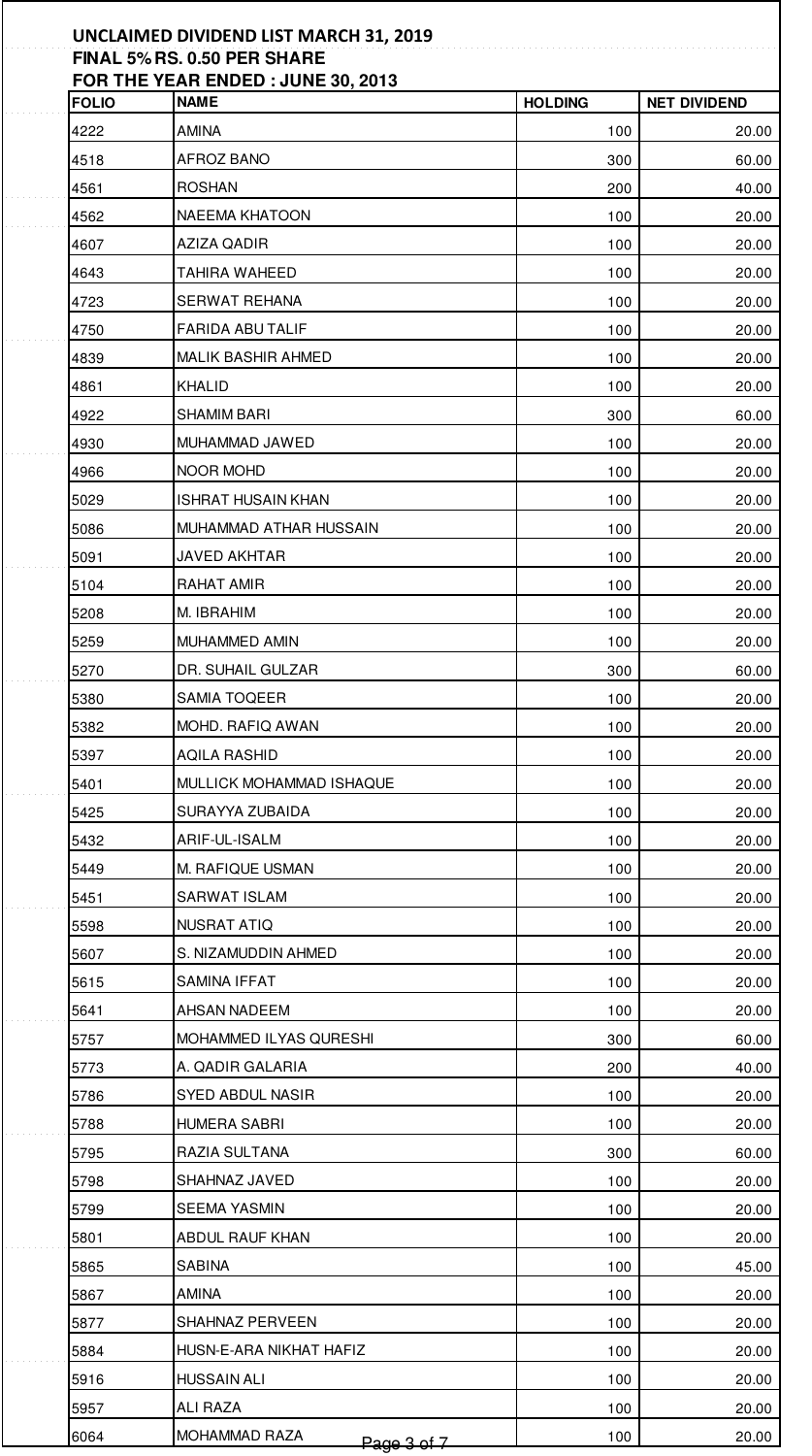| <b>FOLIO</b> | <b>NAME</b>                   | <b>HOLDING</b> | <b>NET DIVIDEND</b> |
|--------------|-------------------------------|----------------|---------------------|
| 6067         | <b>ABDUL MALIK</b>            | 100            |                     |
| 6099         | FAZAL ELHAI                   | 100            | 20.00               |
| 6138         | <b>KULSUM GANNY</b>           | 100            | 20.00               |
| 6503         | ABDUL RAHIM                   | 100            | 20.00               |
| 6953         | MOHD MAHFOOZUL BARI           | 100            |                     |
| 6990         | ABBAS ALI                     | 300            | 60.00               |
| 6998         | NAZIR AHMED                   | 100            |                     |
| 7032         | HINA M. ILYAS                 | 100            | 20.00               |
| 7286         | HASAN ABBAS                   | 200            | 40.00               |
| 7388         | SHAKIR ISHTIAQ                | 100            | 20.00               |
| 7521         | MUSSARAT IQBAL QURESHI        | 100            | 20.00               |
| 7524         | ABBASIA BEGUM                 | 100            | 20.00               |
| 7535         | KANEEZ FATMUA                 | 100            |                     |
| 7768         | SAFDAR HUSSAIN                | 100            |                     |
| 8166         | SHAKEEL AHMED                 | 100            |                     |
| 8209         | <b>HUMA RASHID</b>            | 100            |                     |
| 8247         | JAMALUD DIN QURESHI           | 100            |                     |
| 8277         | KAHKASHAN SULTANA             | 100            |                     |
| 8289         | MASROOR A. SIDDIQUI           | 200            |                     |
| 8293         | SHEIKH MOHAMED IQBAL WALLY    | 100            | 20.00               |
| 8294         | RAISA BEGUM                   | 100            | 20.00               |
| 8318         | MANZUR AHMAD                  | 100            | 20.00               |
| 8322         | SHARFUDDIN AHMED              | 100            | 20.00               |
| 8342         | SHAFIQ MOHAMMAD KHAN          | 100            | 20.00               |
| 8402         | MAQSOOD ALI KHAN              | 100            | 20.00               |
| 8410         | SYED SHAMIM YAQUB             | 100            | 20.00               |
| 8495         | SAKINA BANOO RAZA HUSSAIN     | 300            | 60.00               |
| 8515         | QURATUL-AIN                   | 100            | 20.00               |
| 8516         | SAMEER                        | 100            | 20.00               |
| 8559         | MARIAM HAJI AHMED             | 100            |                     |
| 8632         | AFZAL HUSSAIN                 | 100            | 20.00               |
| 8634         | M.A. RASHID ANSARI            | 100            | 20.00               |
| 8641         | MUHAMMED RAFI BHATTI          | 100            | 20.00               |
| 8692         | FAROOQ ISMAIL                 | 100            | 20.00               |
| 8693         | HABIB AHMED KHAN              | 100            | 20.00               |
| 8810         | KHALIL KHAN                   | 100            |                     |
| 8993         | HASHIM                        | 100            | 20.00               |
| 8994         | JAFFRI                        | 100            |                     |
| 8995         | RUKHSANA SALEH MOHD           | 100            |                     |
| 8996         | SHAHNILA UMER ISMAIL          | 100            |                     |
| 8997         | SABRA SHAFI MOHD              | 100            | 20.00               |
| 9407         | HUMAYUN SADIQ                 | 100            |                     |
| 9424         | AZRA RAZA                     | 100            |                     |
| 9468         | <b>MALIK NAZ</b>              | 300            |                     |
| 9471         | ASIF GHULAM MOHD              | 100            | 20.00               |
| 9512         | MAJOR NADEEM AHMAD (RETD)     | 100            |                     |
| 9574         | HAJIYANI AISHA<br>Page 4 of 7 | 200            |                     |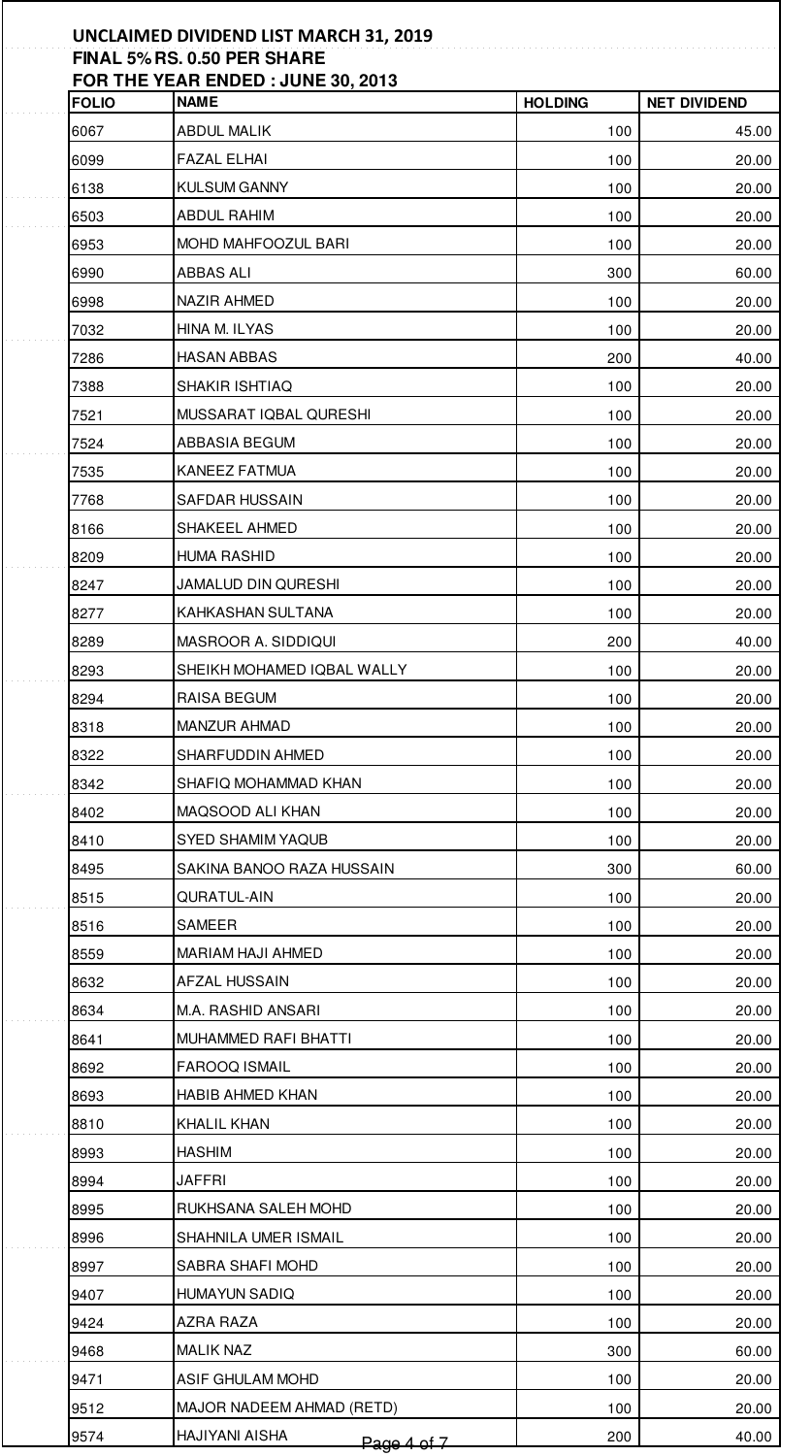| <b>FOLIO</b> | <b>NAME</b>                    | <b>HOLDING</b> | <b>NET DIVIDEND</b> |
|--------------|--------------------------------|----------------|---------------------|
| 9735         | M. OSMAN VOHRA                 | 100            |                     |
| 9742         | AMIRALI MACKWANI               | 100            |                     |
| 9778         | <b>UBAIDULLAH PIRACHA</b>      | 100            |                     |
| 10492        | <b>FARHAT KHAN</b>             | 100            |                     |
| 10495        | AMIRALI MACKWANI               | 100            |                     |
| 10519        | ABDUL SATTAR                   | 300            | 135.00              |
| 10556        | MUHAMMAD AZIMULLAH             | 200            |                     |
| 10564        | MR. ALI ASGHER RAJANI          | 100            |                     |
| 10581        | FAIYAZ HUSAIN SIDDIQI          | 100            |                     |
| 10611        | M. AHMED SHAMSI                | 300            |                     |
| 10637        | MOHAMMAD QASIM MULLAH          | 300            |                     |
| 10651        | NADEEM KHALID                  | 100            |                     |
| 10654        | ABDUL BARI FAROOQI             | 200            |                     |
| 10659        | SHEIKH MOHAMMAD SHAFI          | 100            |                     |
| 10673        | SHAMSHAD ALI                   | 200            |                     |
| 10766        | ZIA UDDIN AHMED                | 100            |                     |
| 10780        | ABDUL RASHID MIR               | 100            |                     |
| 10821        | MOHAMMAD ZAKARIYA              | 100            |                     |
| 10892        | ASHFAQ AHMAD MIAN              | 800            | 360.00              |
| 10893        | ENAYATULLAH KHAN               | 100            |                     |
| 10895        | SHAMIM AHMED                   | 100            |                     |
| 10902        | FEROZE AHMED KATHURIA          | 200            |                     |
| 10903        | NARGIS FEROZE                  | 500            | 100.00              |
| 10904        | ADNAN AHMED FEROZE             | 100            |                     |
| 10955        | TAHIRA BEGUM                   | 100            |                     |
| 10958        | SHABBIR AHMED SHAKIR           | 400            | 180.00              |
| 11061        | NIDA JAN MOHD                  | 100            |                     |
| 11074        | KASSIM ALI MANDVIWALA          | 200            |                     |
| 11075        | SULTAN ASHRAF KHAN             | 200            |                     |
| 11077        | <b>FAREED IQBAL</b>            | 1,000          | 200.00              |
| 11090        | WALI MUHAMMED                  | 2,100          | 420.00              |
| 11129        | MOHAMMED ASHRAF                | 100            |                     |
| 11160        | ABDUL HAKIM                    | 100            |                     |
| 11161        | NAJMUL ISLAM                   | 100            |                     |
| 11167        | AQEEL HAJI KARIM DADA          | 100            |                     |
| 11173        | MOHD JAMIL                     | 100            |                     |
| 11180        | MIAN ATHAR MAHMOOD             | 100            |                     |
| 11188        | <b>GHOUS MOHAMMAD</b>          | 100            |                     |
| 11212        | S.M.ABDULLA                    | 200            |                     |
| 11229        | MUHAMMAD SHAMIM ASHRAF         | 100            |                     |
| 11237        | ZEBA                           | 1,800          | 360.00              |
| 11243        | SUMAIYA KHALID                 | 200            |                     |
| 11266        | FURQAN                         | 100            |                     |
| 11270        | KHWAJA NAEEM SAEED             | 500            | 100.00              |
| 11290        | MOHAMMAD ABDUL QADIR           | 200            |                     |
| 11293        | AZIZ DAWOOD SALEH              | 200            |                     |
| 11296        | HABIB-UR-REHMAN<br>Page 5 of 7 | 600            | 120.00              |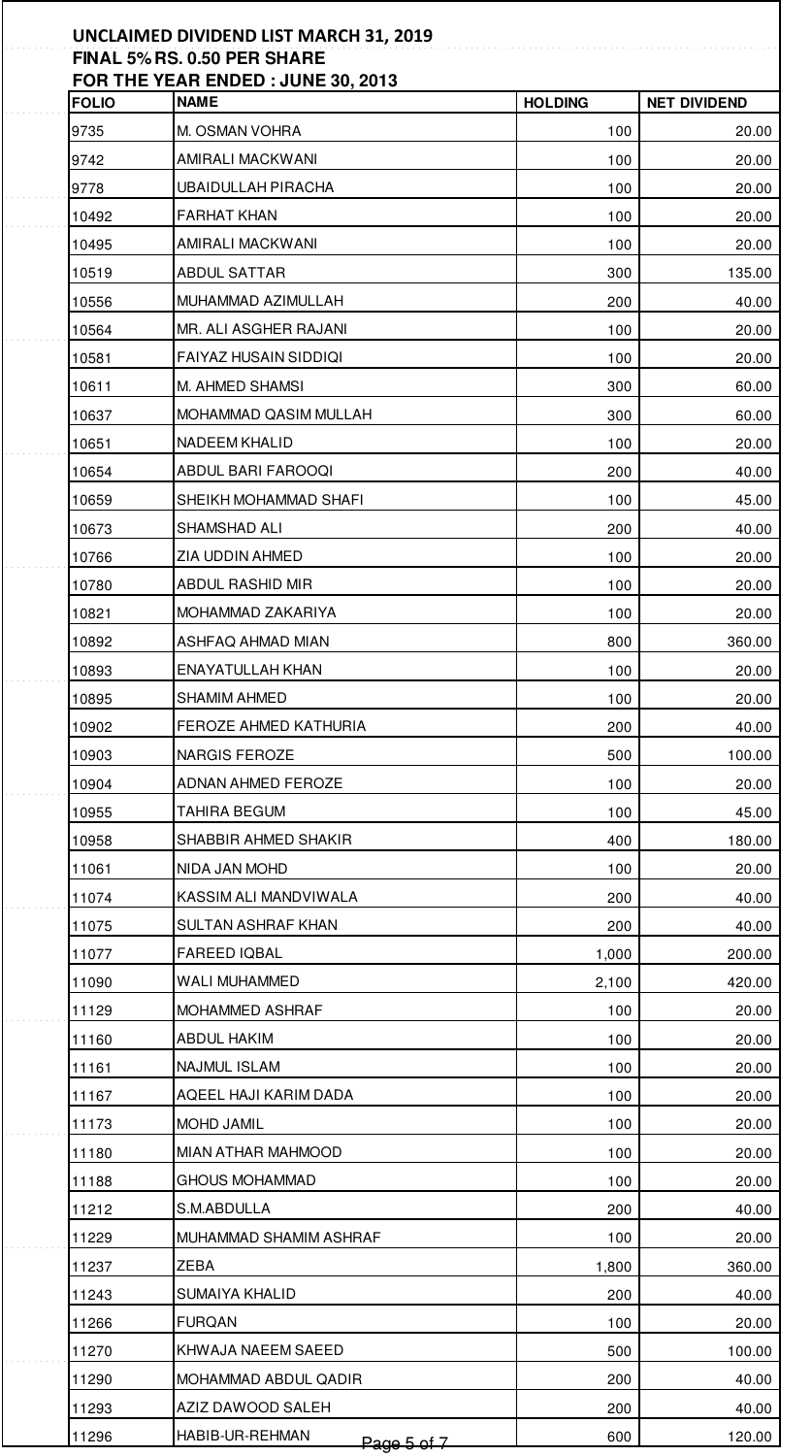|              | FOR THE YEAR ENDED: JUNE 30, 2013 |                |                     |
|--------------|-----------------------------------|----------------|---------------------|
| <b>FOLIO</b> | <b>NAME</b>                       | <b>HOLDING</b> | <b>NET DIVIDEND</b> |
| 11312        | NILOFER PARVEZ                    | 100            | 20.00               |
| 11329        | SYED AMIR YAQUB                   | 200            | 40.00               |
| 11331        | SURAYYA ZUBAIDA                   | 200            | 40.00               |
| 11340        | SHEIKH ZAMIR-UL-HAQ               | 200            | 40.00               |
| 11387        | SYED MUHAMMAD AHSAN               | 100            | 20.00               |
| 11394        | HAJI A. KARIM                     | 200            | 40.00               |
| 11406        | <b>FAUZIA TAHIR</b>               | 100            | 20.00               |
| 11410        | ASLAM KHALIQ                      | 100            | 20.00               |
| 11426        | S.ZULFAQAR-UL-HASNAIN             | 100            | 20.00               |
| 11429        | YASMEEN                           | 100            | 20.00               |
| 11432        | HAMEEDA KHATOON                   | 2,000          | 900.00              |
| 11435        | MUSHTAQ AHMAD KHAN FCA            | 200            | 40.00               |
| 11452        | <b>HALIMA KHATOON</b>             | 100            | 20.00               |
| 11456        | RANA MUHAMMED ZAFAR               | 100            | 20.00               |
| 11460        | ALI BASHIR                        | 100            | 20.00               |
| 11533        | NOORUDDIN JEHANGIR ZUBERI         | 100            | 20.00               |
| 11539        | SANAULLAH QURESHI                 | 500            | 225.00              |
| 11541        | SAEED AKRAM                       | 500            | 100.00              |
| 11575        | AL ABDULMALEK RAJWANI             | 1              | 1.00                |
| 11586        | MUZAMMIL SULTAN                   | 300            | 60.00               |
| 11588        | MUHAMMAD NOOR-E-ARSHI KHAN        | 1              | 1.00                |
| 11590        | ALLA ELDIN MOUSTAFA IMAM          | $\mathbf{1}$   | 1.00                |
| 00208-543    | Muhammad Qasim                    | $\mathbf{1}$   | 1.00                |
| 00208-10831  | NARGIS SHAHIDA                    | $\mathbf{1}$   | 1.00                |
| 00208-26134  | MUHAMMAD ZEESHAN                  | $\mathbf{1}$   | 1.00                |
| 00208-27553  | HAFIZA AFSAH                      | $\mathbf{1}$   | 1.00                |
| 00307-7124   | SYED YASIR BUKHARI                | 100            | 45.00               |
| 00307-40117  | AKHTAR HAYAT KHAN                 | 100            | 45.00               |
| 00307-55479  | <b>GHAZALA IMRAN</b>              | 1              | 1.00                |
| 00364-41523  | Aqueel Ahmed                      | 43             | 20.00               |
| 00364-121978 | SALEEM AKBER ALI SOBHAWARIA       | 1              | 1.00                |
| 01651-6024   | SYED SHAH NAZIR AHSAN             | 200            | 90.00               |
| 01651-14929  | KHALID MALIK                      | 200            | 40.00               |
| 02113-500    | Khalid Malik                      | 233            | 105.00              |
| 03038-6035   | AZIZ                              | 100            | 45.00               |
| 03087-44098  | MUHAMMAD ASIF                     | 300            | 135.00              |
| 03244-61803  | SAMANA NADEEM(SNN)                | 100            | 45.00               |
| 03277-3499   | AKHTAR HUSSAIN                    | 1              | 1.00                |
| 03277-13590  | JAMAL UDDIN                       | 1              | 1.00                |
| 03277-14902  | SHAHJAHAN                         | 1              | 1.00                |
| 03277-15355  | EJAZUL HAQ SIDDIQUI               | 200            | 40.00               |
| 03277-21273  | MUSHTAQ ABDULLA                   | 40,600         | 18,270.00           |
| 03277-27269  | NAEEM MUHAMMAD IQBAL              | 100            | 45.00               |
| 03277-29172  | MUHAMMAD ARIF MUSHTAQ             | 100            | 45.00               |
| 03277-34533  | KAMAL SHAHRYAR                    | 100            | 20.00               |
| 03277-49946  | ZUBAIR ZAIN UL ABEDIAN            | 2              | 1.00                |
|              |                                   |                |                     |